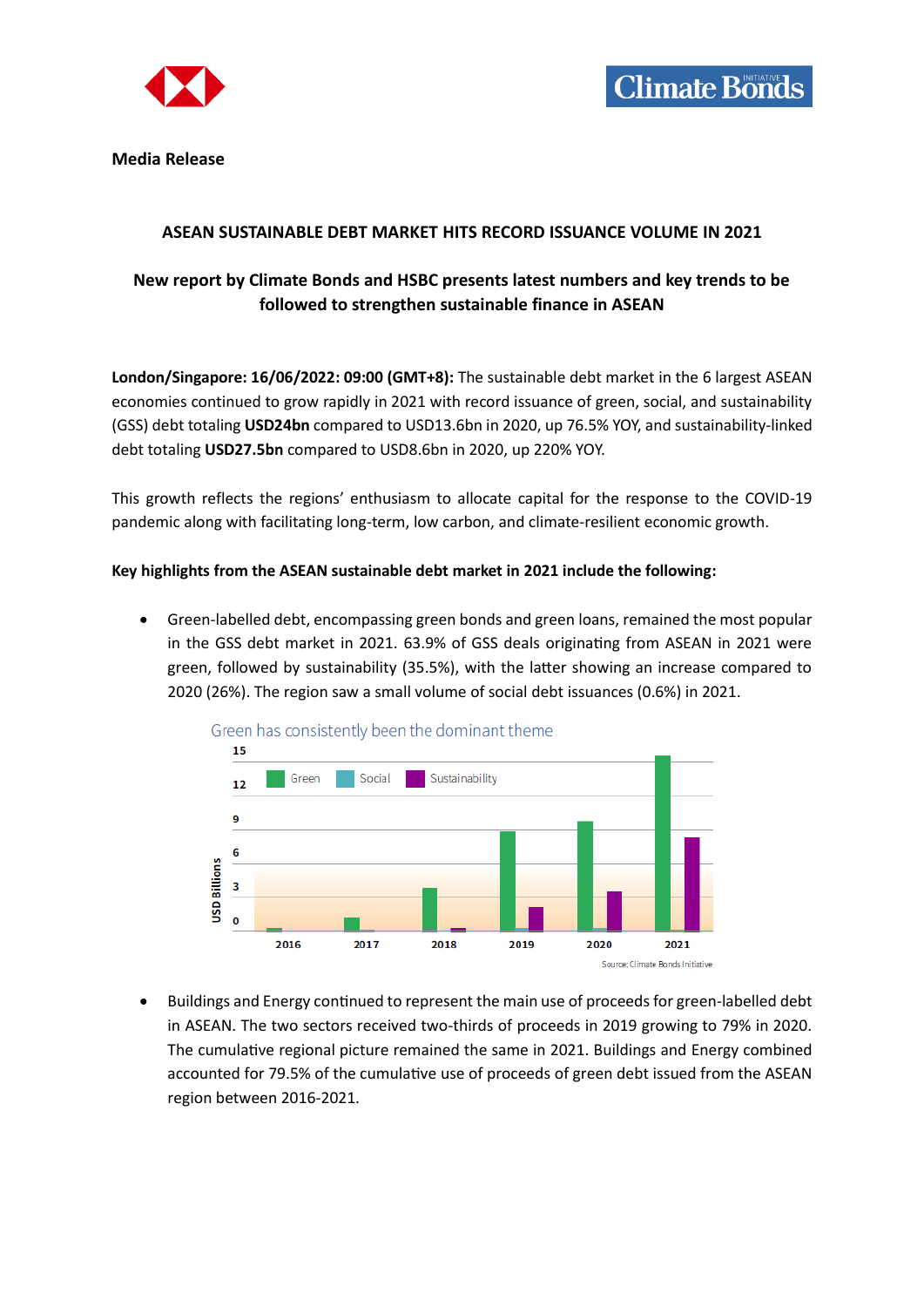

# **Climate Bonds**





 Non-financial corporate issuers were responsible for most (79%) of the ASEAN green volumes in 2021, while sovereign issuance continued to dominate the social and sustainability market, responsible for 51% of issuances.



### Non-financial corporates dominated ASEAN green volumes in 2021

 Sustainability-linked debt saw an exponential growth, adding USD27.5bn of sustainabilitylinked bonds (SLB) and sustainability-linked loans (SLL) in 2021 and thereby exceeding the traditional GSS debt volumes. The cumulative figure for the SLL and SLB markets at the end of 2021 was similar to that of the green-labelled debt at around USD39bn.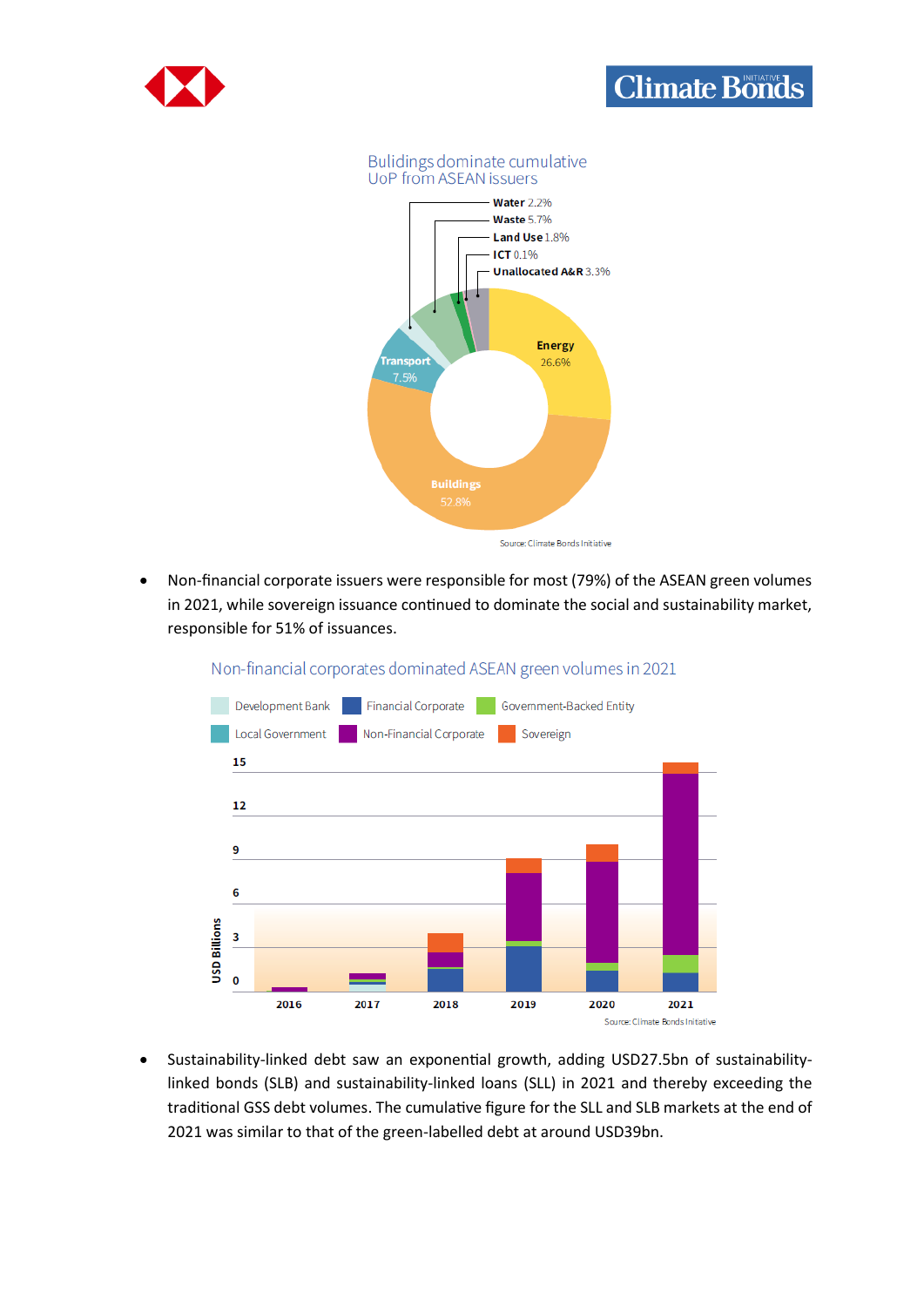



#### SLB issuance volume is multiplying in ASEAN



 The transition bond market is still nascent. ASEAN saw its maiden transition bond in 2021 with the Chinese Construction Bank in Singapore issuing a USD2bn deal designed to support China's carbon-intensive industries, such as gas and other power generators, manufacturing, and steel production.

Growth in the ASEAN sustainable debt market continued to be encouraged by supportive regulatory developments in 2021. Work has been underway to establish green taxonomies that will provide a clear and common definition of sustainable activities. At the regional level, the ASEAN Taxonomy Board released a draft ASEAN Taxonomy in November 2021, while an increasing number of countries are progressing in developing their own taxonomies, such as Malaysia, Singapore, Thailand and Vietnam. Government grant schemes to subsidise the cost of GSS bond issuers has remained available, such as in Singapore and Malaysia. Requirements regarding sustainability reporting for corporates have been strengthened, as seen in Singapore, Indonesia and Thailand.

Investor demand is also growing from multiple sources. This includes greater understanding of climate risk from investors as well as enthusiasm to explicitly align sustainable investments with the UN Sustainable Development Goals and Paris agreement goals.

#### **Kelvin Tan, Managing Director, Head of Sustainable Finance & Investments, ASEAN, HSBC said:**

"We are encouraged by the significant growth in sustainable debt issuance across ASEAN in 2021. While this growth is partly driven by enhanced regulatory support, there is an increasing trend where more companies are aligning climate risk with their business strategies. In particular, this has led to a notable increase in interest from corporates in sustainability-linked loans, which provide the flexible use of proceeds while still enabling corporates to achieve their sustainability objectives and targets. However, significantly more financing needs to be deployed, to mitigate and adapt to climate change. This mobilization of finance will support our transition into a low carbon economy, which will be critical to achieve the Paris agreement goals and mitigate the devastating effects of climate change for the ASEAN region."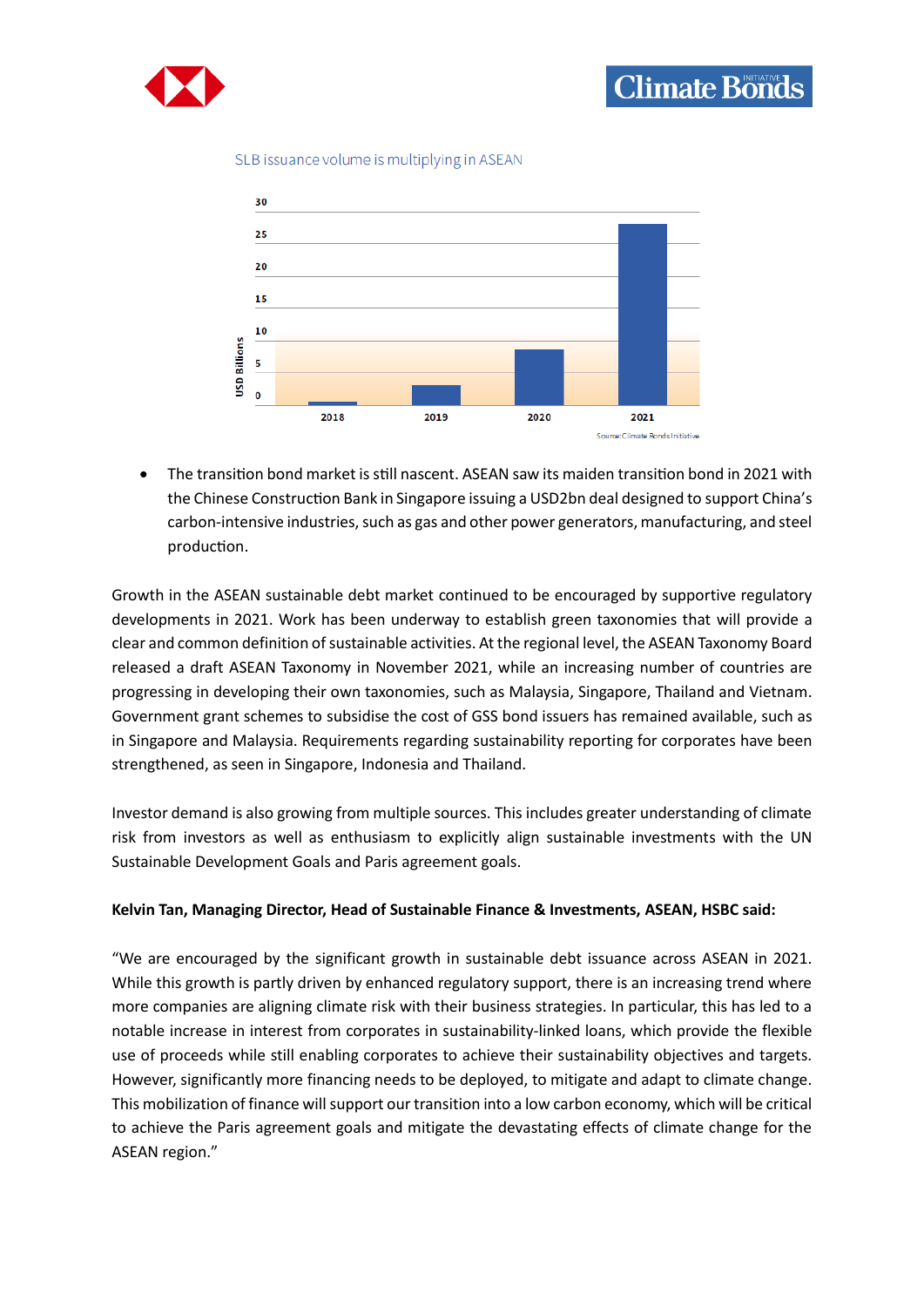

#### **Sean Kidney, CEO, Climate Bonds Initiative said:**

"Several regional policies contributed to a rapid growth in sustainable finance in ASEAN and it's clear there's greater understanding of climate risk from both policy makers and investors. Despite the enthusiasm we see in the market, there's still a huge gap that needs to be addressed - and quickly. High-emission and hard-to-abate sectors must transition from brown-to-green rapidly. That includes activities, assets and projects linked to energy, heavy manufacturing industries and agriculture. Local initiatives such as the Green Financial Industry Taskforce of Singapore (GFIT) are a good start, but we need to move quicker to make vulnerable regions like ASEAN less exposed to the consequences of climate change."

#### **Country Highlights**

Country-level updates focusing on notable deals, policies and initiatives are also unpacked in the report.

Singapore, Thailand, Malaysia, and Vietnam saw an increased volume of GSS debt issuances compared to 2020, while Indonesia and the Philippines saw a decline following strong issuances in 2020.



Annual GSS issuance from ASEAN-6 countries

#### **Singapore**

Singapore remained the regional leader, with GSS debt issuance of USD13.6bn in 2021 compared to USD4.9bn in 2020. The growth is mainly driven by the green theme and reflects strong support for green finance from the Singaporean government. In ASEAN, Singapore was the largest source of green debt with volume of USD12bn. Together with Indonesia, Singapore has the most diverse mixture of deal sizes, ranging from below USD100m to above USD1bn. Singapore was the largest source of ASEAN sustainability-linked loans and bonds at the end of 2021, with 94 out of a total of 129 deals with a cumulative volume of USD33.6bn, accounting for 84.5% of the market.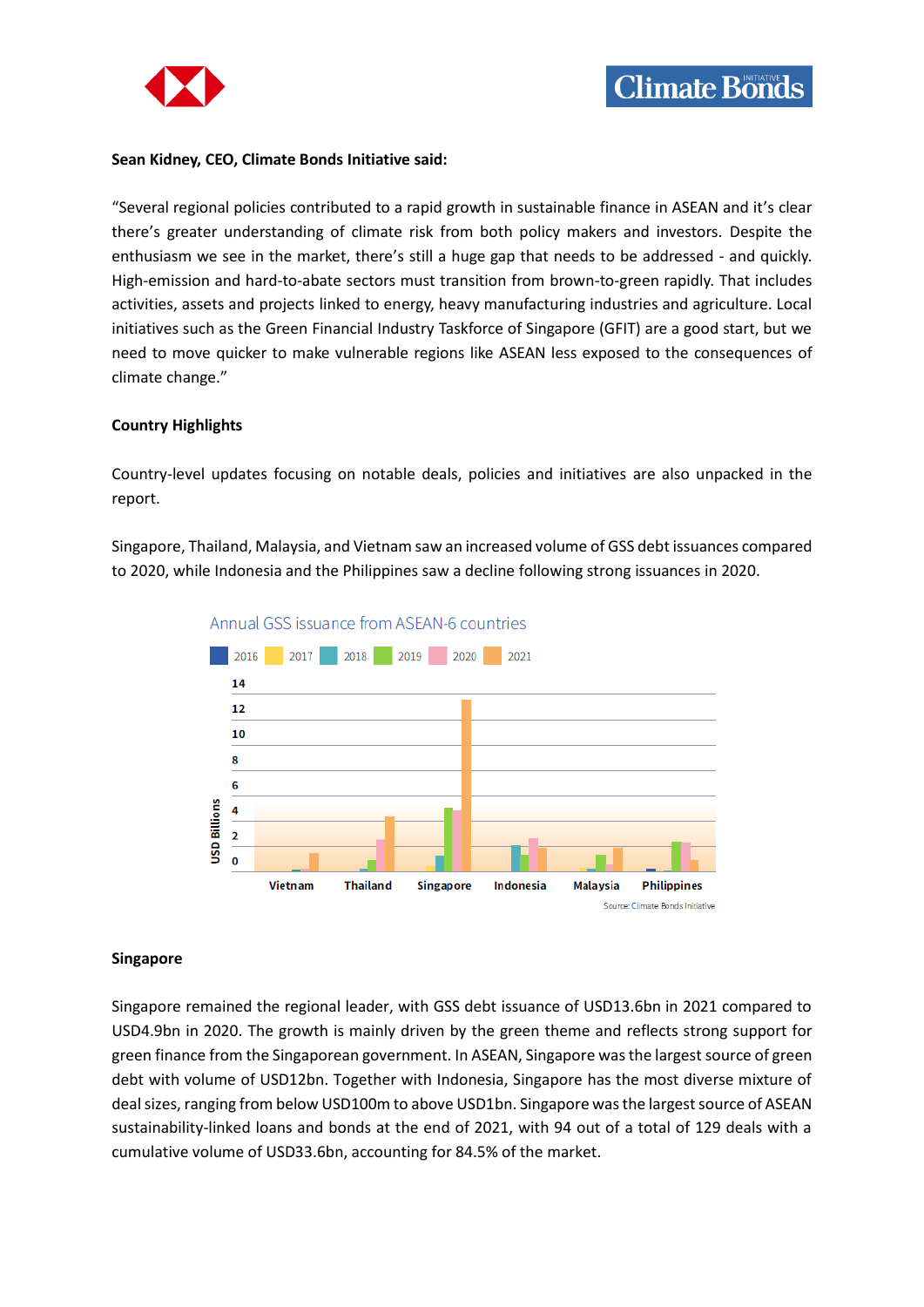



#### **Thailand**

Thailand is the largest source of sustainability debt, with cumulative volume at USD 5.8bn by the end of 2021, or 38% of the cumulative ASEAN social and sustainability market. The majority of green bond issuances in 2021 continued to come from transport and energy.

Thailand emerged as the regional leader in social and sustainability issuances in 2021. The 2020 sovereign sustainability bond issued to finance green transport and social impact projects to assist with COVID-19 recovery- was reopened seven times, amounting to USD3.04bn in 2021. This led to a remarkable increase in the issuance volumes of the social and sustainability label in Thailand in 2021, totaling USD3.6bn.

#### **Indonesia**

Among the ASEAN-6 countries, together with Singapore, Indonesia has seen the most diverse mixture of deal sizes, ranging from below USD100m to above USD1bn. In September 2021, Indonesia was the first country to issue a sovereign SDG bond in Southeast Asia, raising USD 584m to fund social and environmental projects to support SDGs. At the end of 2021, the Indonesian GSS+ market was dominated by the green theme, but with growing shares of sustainability and sustainability-linked instruments. Green debt leads the Indonesian market at 65% of volume followed by equal shares of sustainability bonds and sustainability-linked instruments at 15% each. Social bonds make up a 5% market share.

#### **Malaysia**

Malaysia saw three consecutive years of growth in the GSS+ market. The sustainability label remained the most prominent financing instrument, accounting for roughly half (51%) of the cumulative market share. Green debt (bonds and loans) accounted for 29% of the market, followed by 20% from sustainability-linked instruments. In April 2021, the Government of Malaysia issued the world's first sovereign USD-denominated sustainability sukuk, a USD800m 10-year deal. The proceeds will be used for eligible green and social projects aligned with UN SDGs.

#### **Vietnam**

Vietnam had a GSS volume of USD1.5bn in 2021, almost five times the USD0.3bn in 2020 and maintaining steady growth for the third consecutive year. Major green bonds and loans in **Vietnam** in 2021 came from the transport and energy sectors. Vietnam was the second largest source of green debt in ASEAN in 2021 at USD1bn.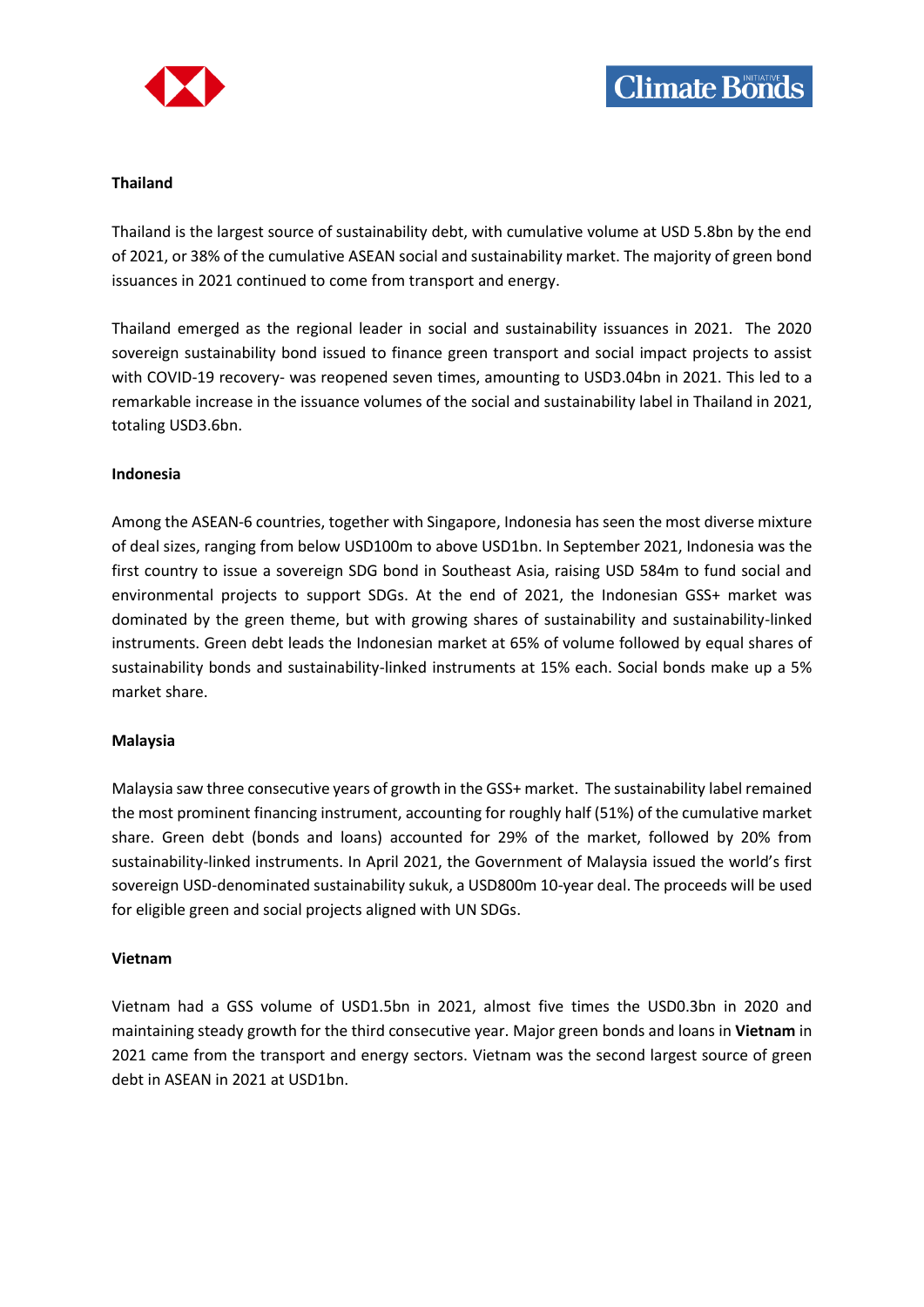

#### **The Philippines**

The Philippines also saw slowdown in 2021, with USD0.9bn of GSS debt compared to USD2.3bn in 2020. The country saw two green bond issuances in 2021 from the energy sector. Green debt originating from the Philippines is mostly in the medium-sized category (USD100-500m), but also extends to smaller (up to USD100m) and larger (USD500m- USD1bn) deals. UoP debt makes up 93% of the GSS+ volumes in the Philippines market, split 52% of green and 41% of sustainability debt. Sustainability-linked instruments accounted for 7% of the cumulative volume at the end of 2021.

# **The full report is available for download on [Climate Bonds website](https://www.climatebonds.net/resources/reports/asean-sustainable-debt-market-2021) and [HSBC Centre of](https://www.sustainablefinance.hsbc.com/)  [Sustainable Finance website.](https://www.sustainablefinance.hsbc.com/)**

**For more information, please contact:**

[Mariana Caminha](mailto:mariana.caminha@climatebonds.net)

Head of Regional Communications, Climate Bonds Initiative +55 (61) 98135 1800 (Whatsapp)

#### **Notes for journalists:**

**About the Climate Bonds Initiative:** Climate Bonds Initiative (Climate Bonds) is an international organisation working to mobilise global capital for climate action. It promotes investment in projects and assets needed for a rapid transition to a low-carbon, climate resilient, and fair economy. The mission focus is to help drive down the cost of capital for large-scale climate and infrastructure projects and to support governments seeking increased capital markets investment to meet climate and greenhouse gas (GHG) emission reduction goals. Climate Bonds conducts market analysis and policy research; undertakes market development activities; advises governments and regulators; and administers a global green bond Standard and Certification scheme. Climate Bonds screens green finance instruments against its global Taxonomy to determine alignment, and shares information about the composition of this market with partners. The aim is to help build investment products that enable shifting capital allocations towards low-carbon assets and projects.

**About the ASEAN SoTM series:** This is the fourth iteration of the Climate Bonds Initiative's ASEAN State of the Market Report series. As the sustainable debt market has grown, the scope of this report has expanded, and now includes analysis of the green, social, and sustainability (GSS) bond and loan markets, plus sustainability-linked bonds (SLBs) and sustainability-linked loans (SLLs) and transition bonds, collectively described as GSS+ debt. It also covers unlabelled bonds from climate-aligned issuers. This report describes the shape and size of GSS+ themed and unlabelled climate-aligned debt market originating from ASEAN and priced on or before 31 December 2021.